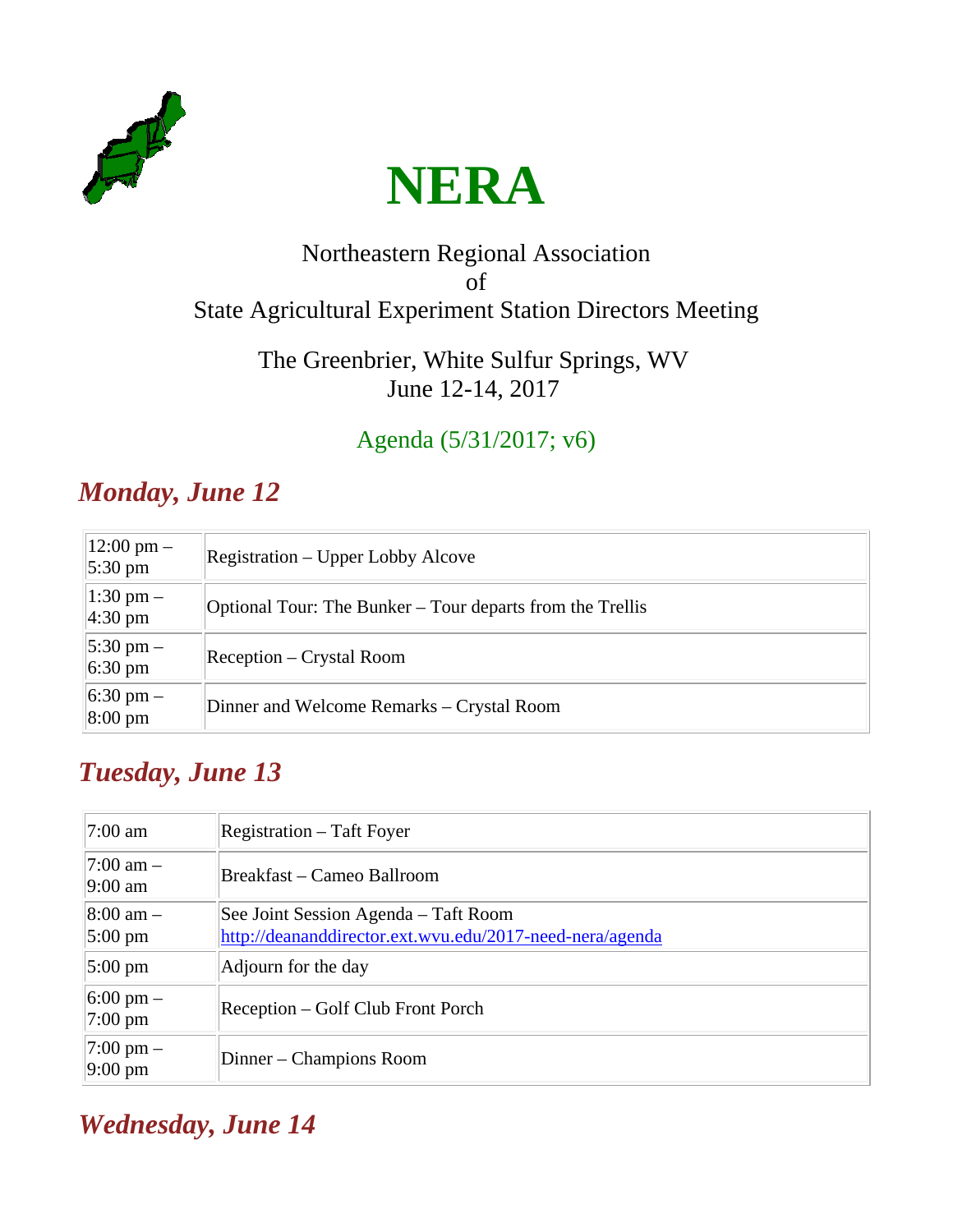| 7:00 am -<br>9:00 am | Breakfast - Cameo Ballroom                                                                                                                                                                                    |
|----------------------|---------------------------------------------------------------------------------------------------------------------------------------------------------------------------------------------------------------|
| 8:00 am              | Joint NEED-NERA Meeting – Taft Room<br>Mark Rieger and Mike O'Neill<br>Planning Grant Evaluations and Recommendations – Fred Servello<br>NEED/NERA collaboration<br>Summer Joint Meeting 2018                 |
| 8:45 am              | <b>Section Meetings</b>                                                                                                                                                                                       |
| 8:50 am              | Call to Order and Introductions - Hayes Room<br>Mark Rieger, Chair                                                                                                                                            |
| $8:55$ am            | Agenda Modification (Additions/Deletions) and Approval – Mark Rieger                                                                                                                                          |
| $9:00 \text{ am}$    | Approval of the March 13-15, 2017 Minutes of the NERA Meeting – Mark Rieger                                                                                                                                   |
| $9:05$ am            | Multistate Activities Committee Report and Discussion - Fred Servello                                                                                                                                         |
| $9:45$ am            | Spring Meeting Date and Agenda Setting Process - Rick Rhodes                                                                                                                                                  |
| 10:00 am             | <b>Break</b>                                                                                                                                                                                                  |
| 10:15 am             | <b>ESCOP</b> Reports<br>CAC – Gary Thompson<br><b>CMC</b> – Rick Rhodes<br>Science and Tech - Adel Shirmohammadi<br>Diversity Catalyst Committee – Rick Rhodes<br>٠<br><b>ESCOP Website - David Leibovitz</b> |
| 10:45 am             | NERA Budget – Rick Rhodes and David Leibovitz                                                                                                                                                                 |
| 11:00 am             | <b>NERA Planning Grant RFP - Rick Rhodes</b>                                                                                                                                                                  |
| $11:15$ am           | Joint NERA/CARET Meeting – Fillmore and Van Buren Room<br>Mark Rieger, Bunny Riechle and Jim Shirk                                                                                                            |
| $12:15 \text{ pm}$   | Lunch Buffet - Cameo Ballroom                                                                                                                                                                                 |
| 12:45 pm             | Review of Joint Session Discussions and Next Steps - Hayes Room<br>Mark Rieger                                                                                                                                |
| $1:15$ pm            | <b>Executive Director's Report – Rick Rhodes</b>                                                                                                                                                              |
| $1:30 \text{ pm}$    | Executive Director Evaluation/Coordinator Evaluation: Process and Practice – Mark<br>Rieger                                                                                                                   |
| $ 2:15$ pm           | <b>Meeting Briefs</b><br>2017 ESS/SAES/ARD Workshop Program - Gary Thompson<br>NEAROC 2020 - David Leibovitz<br>٠                                                                                             |